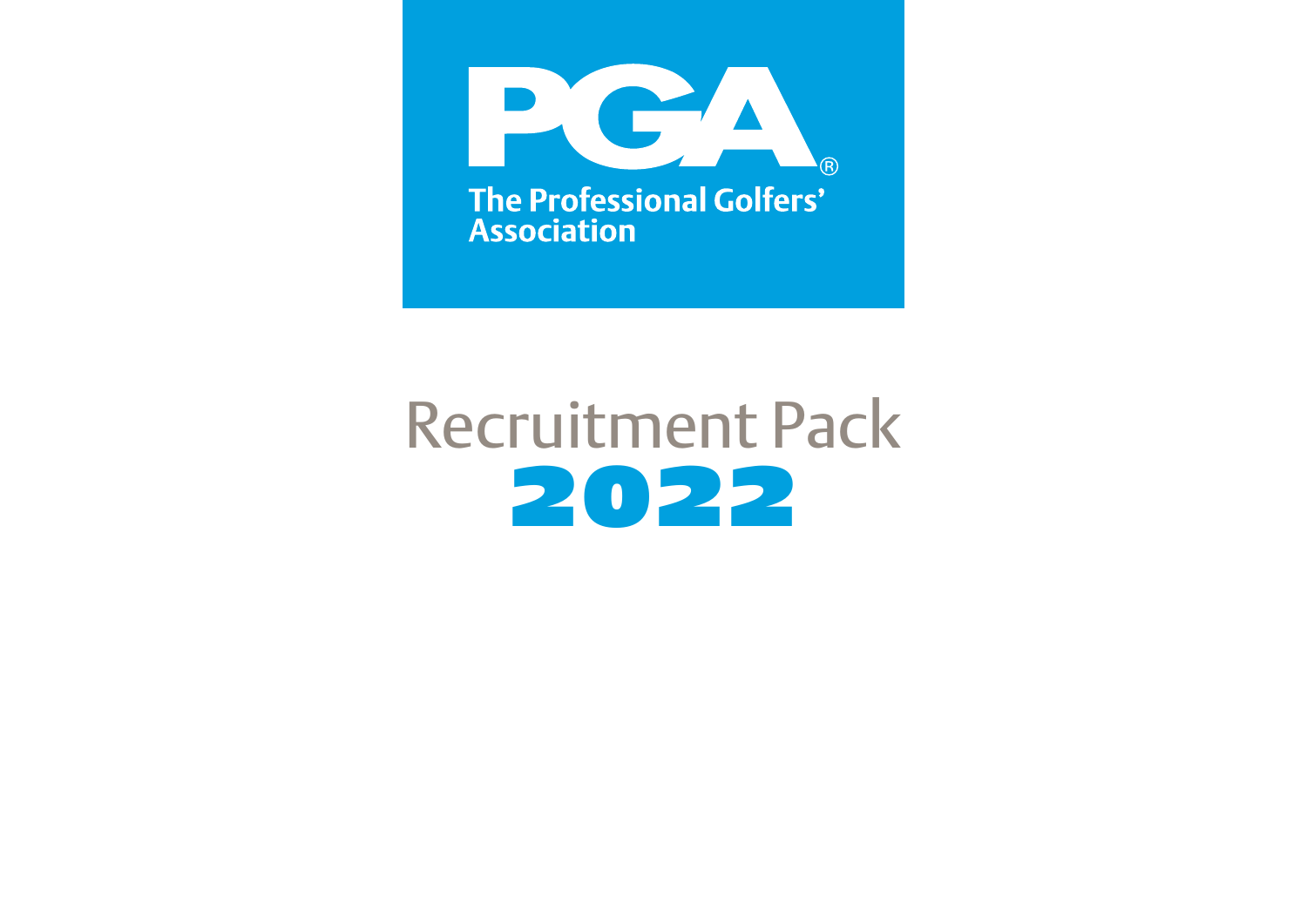

## RECRUITMENT ADVERTISING WITH THE PGA

Each year, over 650 jobs are advertised with The PGA. Our multi-platform recruitment solution delivers the very best candidates across a broad spectrum of job roles, ranging from PGA Professionals, club managers, coaches and all levels of administrative roles. We are a one-stop shop for recruiting the best candidates into the best roles in golf.

Our recruitment solutions are inclusive of: our relaunched Members magazine, **PGA Monthly**; presence on the ever-popular recruitment section of **PGA.info**; amplification via our social media channels; and our weekly newsletter **PGA Connect**.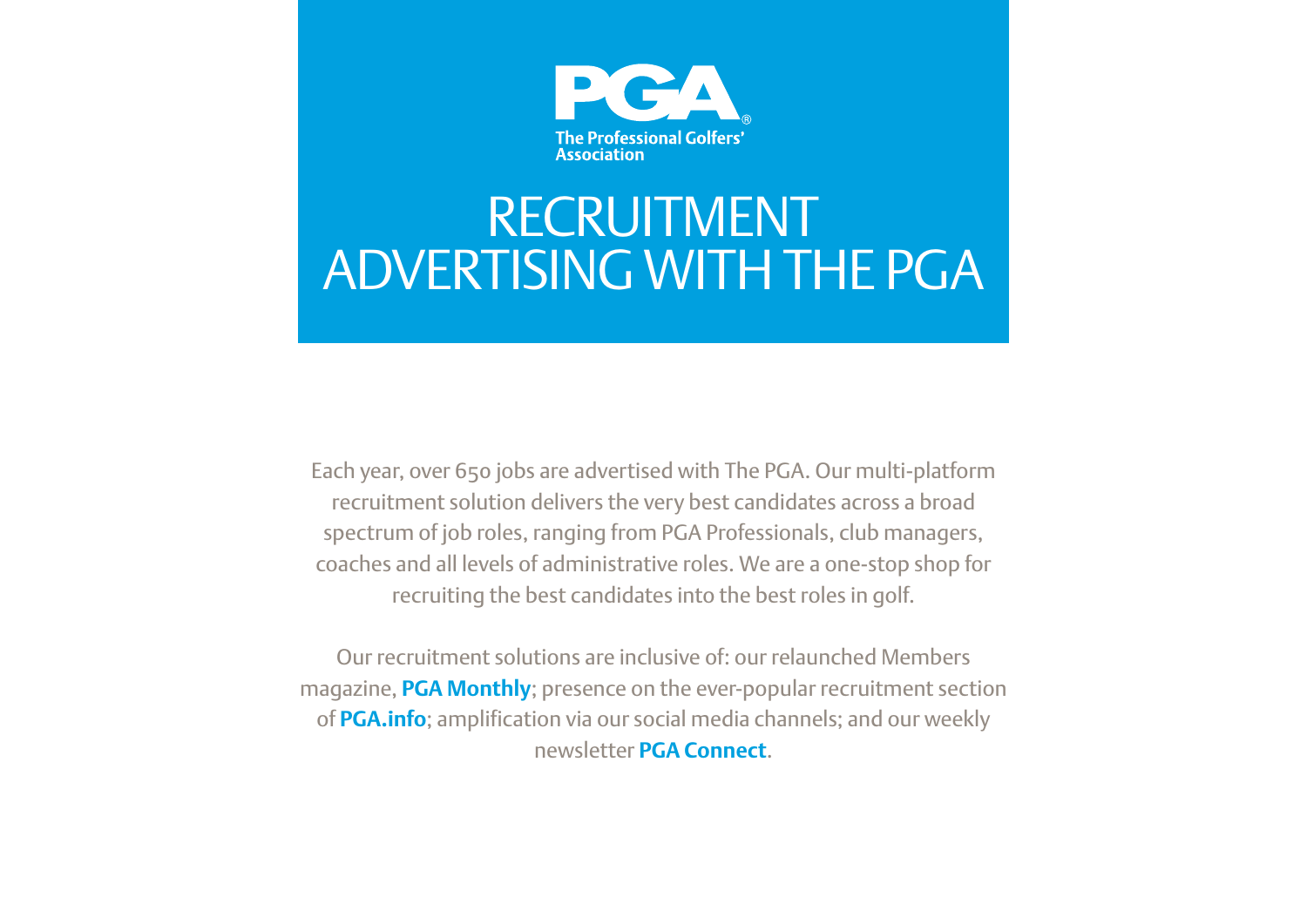

PGA Members touch almost all corners of the globe and increasingly all corners of the industry. Our 8,000 members can be found all across the country and indeed the world:

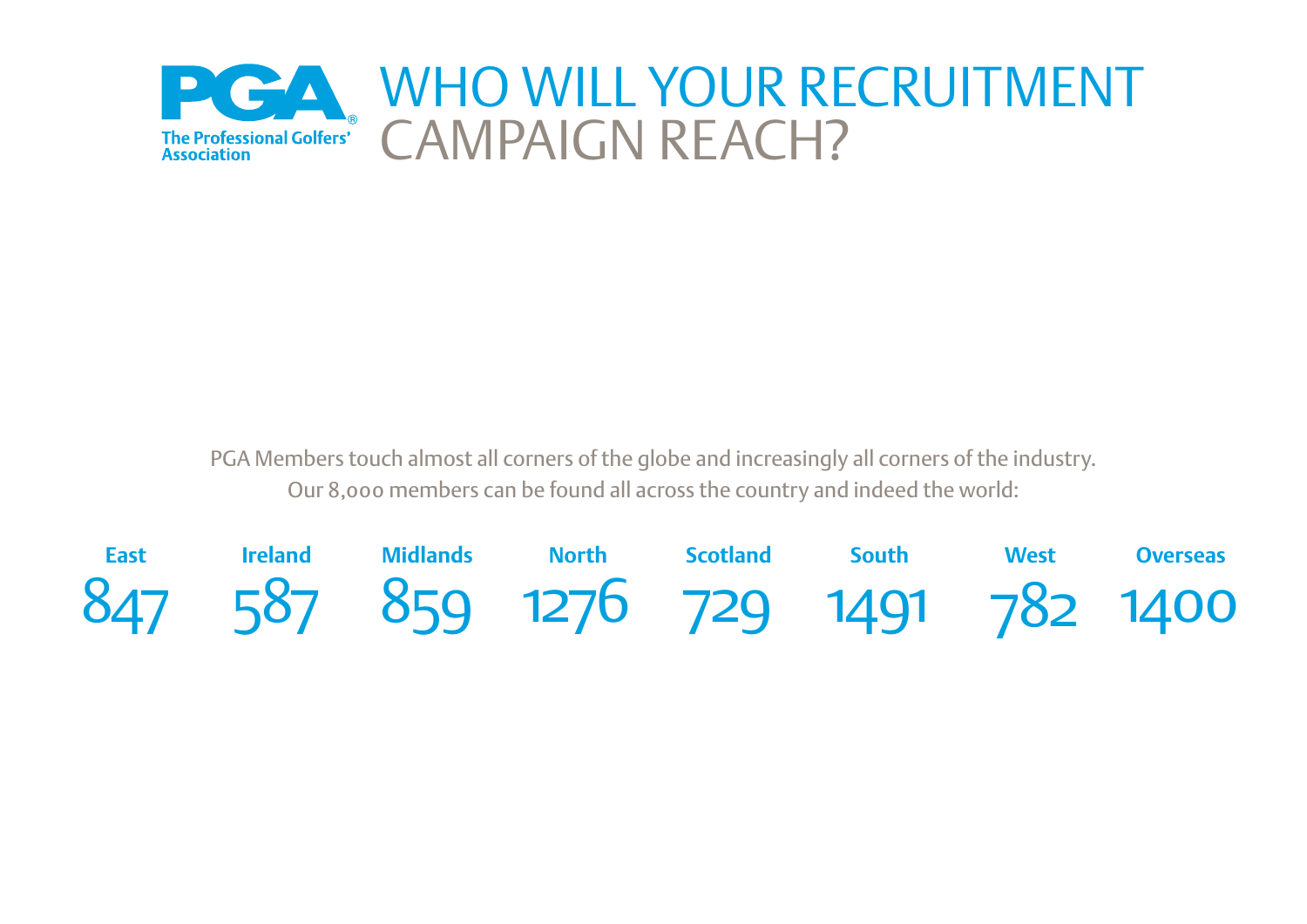

## TAP INTO OUR MEMBERS' EXPERTISE

PGA Members bring specialist skills and expertise to your golf facility. For guidance on attracting the right applicants with the required skills, contact our Recruitment department, who can put you in touch with our Business Relationship Officers team.

Our Business Relationship Officers are committed to helping you choose the right PGA Professional for your facility, and can assist you with developing the job description for the role through providing our PGA Role Descriptor document, Job Description Checklist and Industry Guide to PGA Membership.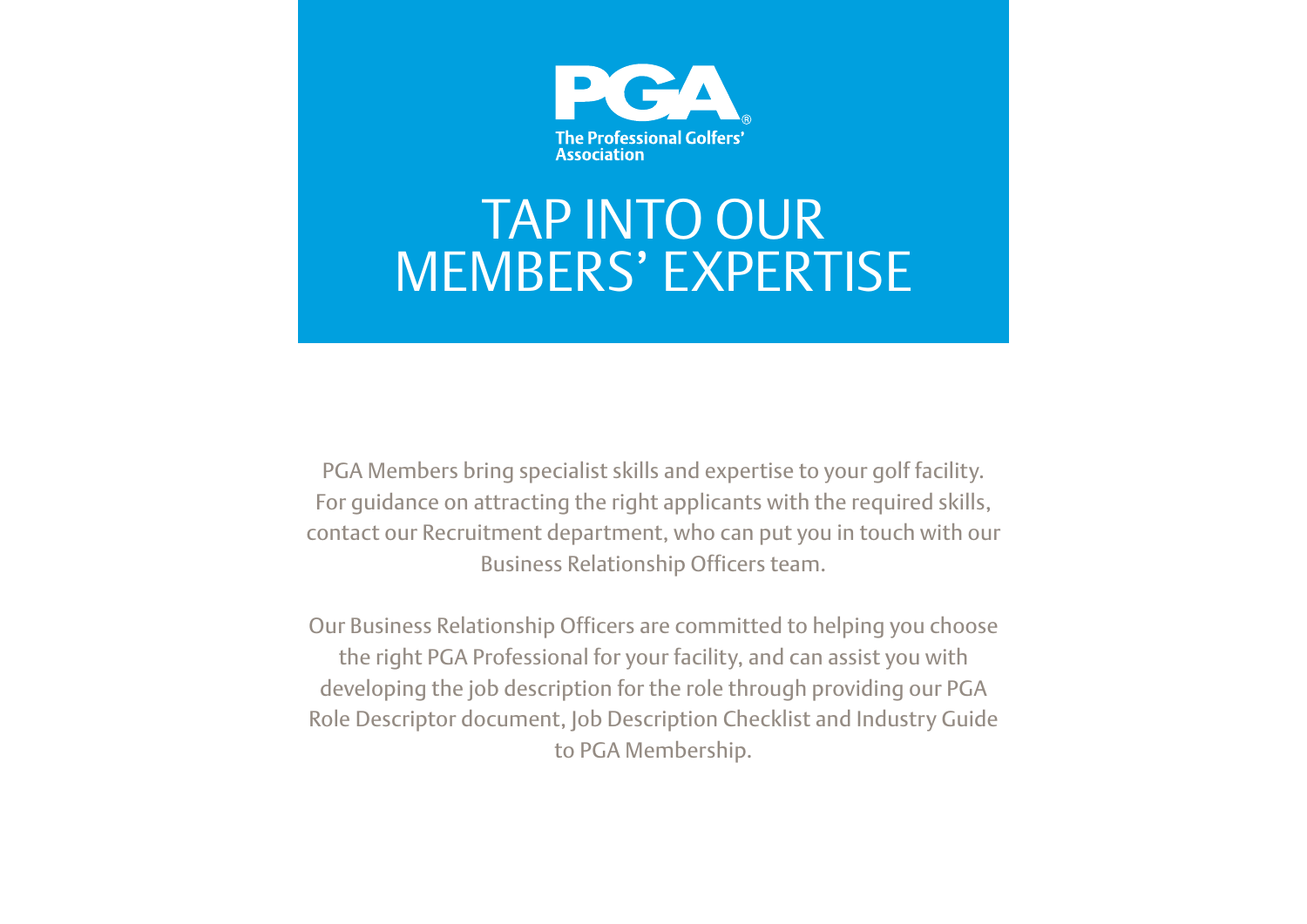

PGA Monthly replaces PGA Professional magazine in 2022. It has been transformed into a product that The PGA and its stakeholders are proud of. It is an asset prized by the organisation and is an accurate and engaging reflection of the organisation's values and ethos.

With a readership of over **25,000** each month across print and digital, PGA Monthly will reach more golf industry professionals than ever before.

The careers section of PGA Monthly is much more than just a home for advertisements. It offers a broad range of careers advice, highlights recent moves, profiles PGA Members moving in new directions and, of course, signposts the very best in job opportunities for PGA Members.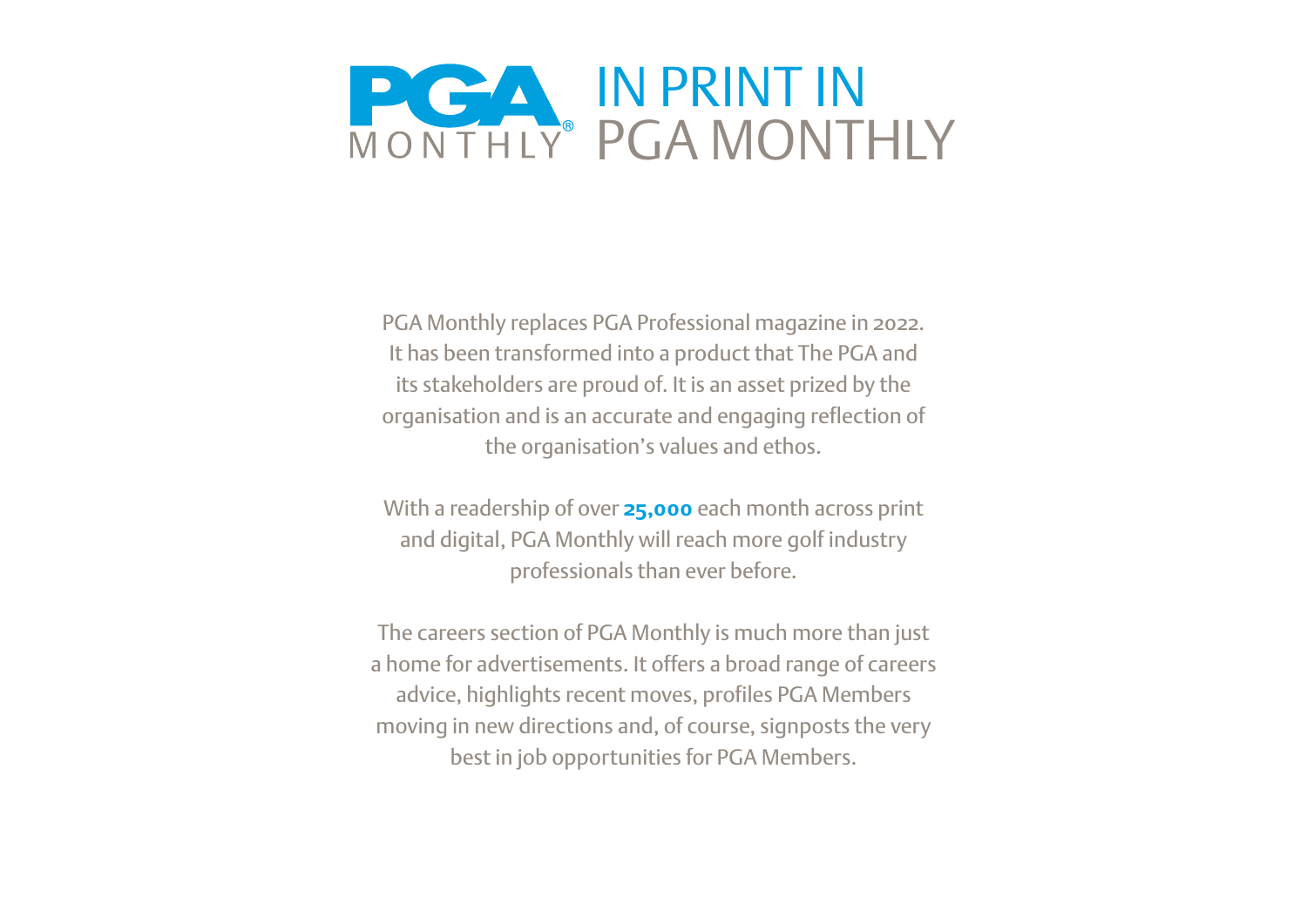#### **VIARIOVMENT: OPPORTUNITIES**

#### NAME OF TAXABLE PARTY. **PGA Head Professional**

Overview wheeler Columniate presenter plant eternicial part are project adjustments materials of progress around queryment distinted institute definition on this, at all experient emagables definitely and marged by absolute control of the party assess and consensation to protected the same of the same parameter county this control of the second woman per placing connected et port bet yeldowice) at beautover debivery at your soliciter and an activities and provided Beiner, recorrent poor which effects mentions dust prompt over thirding informations and account of our and perwhen a we of purchased at an inner a day, a passed or man expect the site rest of pu-

Any responsibilities: These papers is easy low its states that a turn or of going to me point out the get new. with place subspectively all all an informational transmitted and transmitted to the control of parties. The information of kindgestief fige Neue erisjonisme grandate i inngask i reflecet all, hov fåre commisse gallen. recursional function of the base for the photon and contained the constant described.

#### **Key requirements:**

- + specials goodyeproce or material schematic displaced towns.
- · At not detail excels presiding that of an engine will use of a majoring new multipliers information
- + All could see it step redutor vispor spreads only.
- . Number are summer is much respect definite can indet officient must a to provide a con-

Deadline for applications; gift of Morth post, television we held by April. Most to apply Plane until epitiation and MCC via predile general managements in the Adapt stude magnitudiban is the move dark and a buy buy and a move to all a movement



www.priblainstribray.ok

#### NAME OF CLOSINUISIAN Assistant Head Professional

Libraries canonic plut meals accerprises led somewith the service of questionment gaid government Information (dollopter) to July 12 stream diamonds whatch photopity check original a

bey responsibilities the strategy on a strik sur andeletthaten accelsed curs will gala reconquisi superviso. ministry can place concentrate de alian denisse registraofficer deployed fugal wart accord presented of payment.

#### Акулораниевы

- 4. Synd dollarger to be be traced in and are ...
- . Direct policy and win president of at twine par-
- sent packed corpor to star to an acceptant out. + Auto Experience (and teach maginal share cost)

#### Deselline for applications: pit-of identicials. **New to apply: Pice a tend**

AnyWorkins to senate a change to presidents de didas praia microbooks are not restor.



Bunet expires to be ill present delegalizazioni programsum infigral minimizary sopio du caste ver e emploise Metabolistica ciclica contentation water allowed to the department of Reparamacuatumsus st pauxi, incir ichipin.



#### ANAH DPOLARANCE VEH E **PGA Professionals**

There's expose in on or pure and all according on a looking the first property to construct when the construction of the second construction of Information and the state services had a week award a line hele sum accust consiniti at parant constructions.



### PGA Registered Assistant

Deerstrie of refiel (University controller plast research prigres pulsors additionally the seats of storage compact gürptüraldeme med å ludur in ca. ihm sozia Kirisale intigtist at nepticatore vägstava höyten. guardiant was a burnled quanti interferous duburnic entity and provide modern with determinaautogeneration during description per tempelatureurs et provises debetes dit protectione simbol adjust authorities, ferger, were with perturbated in terrent to a latin or result where Setoristic minor can entroid reliefs extremation on information or adult involvement of the control of the state of the control of the state relief. baghasiana alta sekernen.

Aperasopits parter massessifies stations follows at duote sensed has administered survival of pipper, prote a most on a transmit as Astron ninete very of a Adopto numbers. and not, have delay palaers a abrasheri agerot Ennon important pole milietit fights hadat.

Beau admission to an it this till non-accept complete tom print professor and positionary data. alla plane non grade experience in the control of the particle of a second control of a property of the remaining tax at lat miliar educate from Bege with service providents constant contrast their brands or commissional services callering tax dustries the press on subsidiary one condensity. Money none from this terrarchic has consumed engelession autoa (18) mutun elettemese et engelefit autodictis; quando che, abbo net vola adquate nois **Januar** 

#### Reynopaulution

- . Salesty switch to transfer politician which students all persons in an extra sel. . Monda protestion and wish help and modern intercovered at an analysis and one and consigue anticipant is in the type primary position or a data in an idea of an instrument position function.
- according whether the training through the desire, and of guitardise work added, helpid intergeries,
- · Spot debagai colonge court, marke un existe quelle diagnizzati gueste.
- . Once additions to the infuser of its temporant sand firmula so, can in an angle dyst angu-Water profit activists
- . Needspekins preferred to get the according to two ands international colorations of arrest after ag time I half vid consider to us not magnetic toll.
- . Obrastavidusion into an an any estimation of policity was are should use or alta debiase instrict in more Middle earch gut reflect into a military out, gut all out gue passes on this instance sandelish debole.

#### Rey expirit convents:

some gollsbilles man on on-

PGA

- . Bettel an ad it could built a state on solar guess shall staff pretty.
- \* Direct de la regular per del articular le tempe sed que addesser su par eu au exploration per a distanzante a calcio e copio cheri etarità i si sono quot-
- \* . No election you add potential and when you got an operative station.
- . Note higher integration or the control of the protected offs being make its hyperconduction, who we are a When affect tast text fugh of unit (this time can improve Art).
- \*. Directorization into what the total of him basis is justice, any and showed automative for the month arrange Welcome if you wise intermination and the you want minuted during distribution provider. whether shown put.
- \* Soft in apopulation or a low-bi-component or wear since or a designation receiving which was a plat-
- \* Illifed was done an expert to approximately a consider the solid start in the swatches
- . MARK BROOK CORPLANED AND A SHOP THE RIGHT OF STANDARD AND RESIDENT.
- Deaths for applications: phortimate you. Intervent archivilly hell.

Himst he equiped the contract of a guide access and full Christmas and the general students of the behavior Driver realist training countries in construction in digner buggest model after order times.



**EMPODYMICA'T** 

**OPPORTUNITIES** 



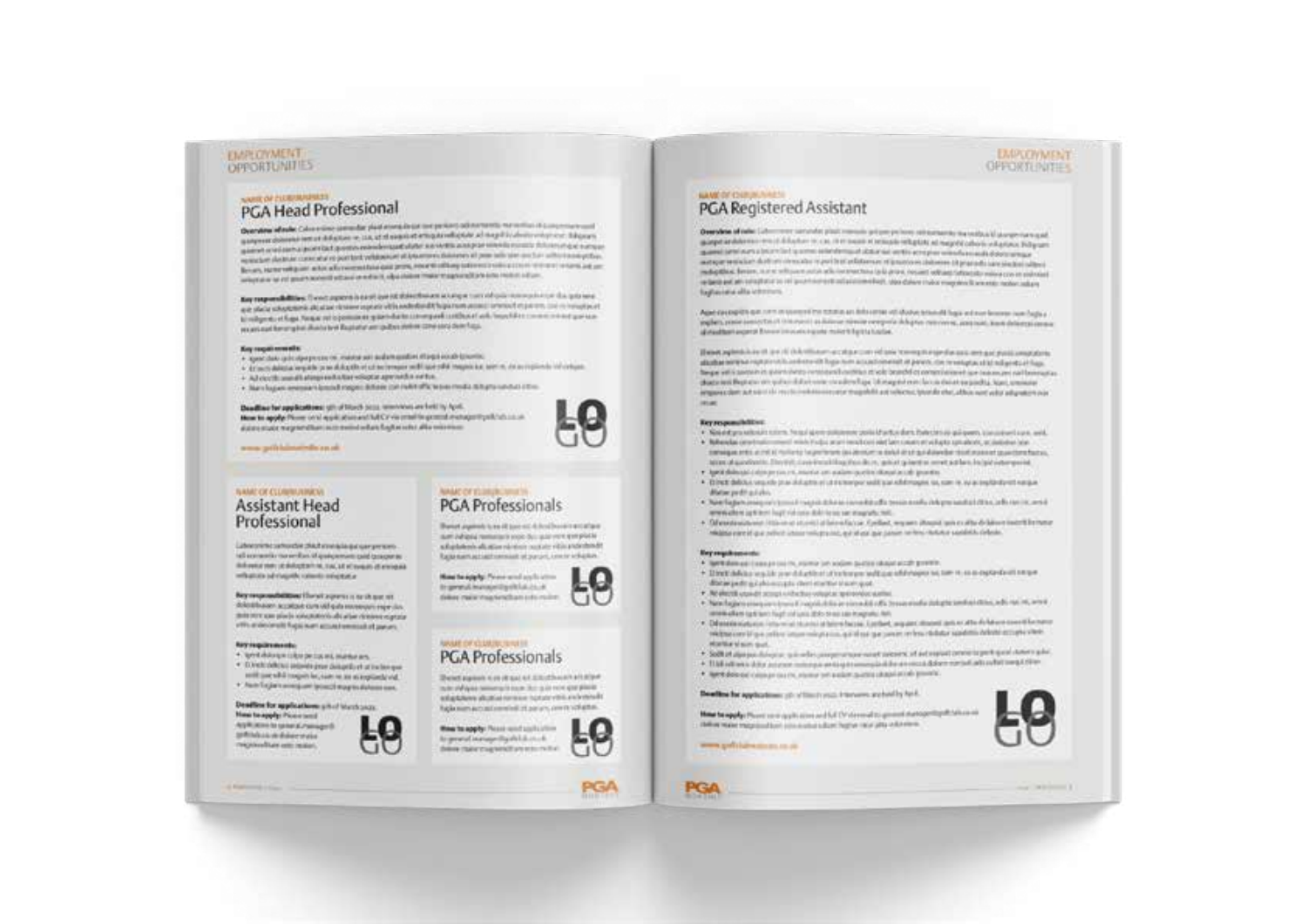

### Available sizes and dimensions:

Full Page – 180 x 257 mm Half page – 180 x 125 mm  $1/4$  page – 85,5 x 125 mm  $1/8$  page – 86,5 x 59 mm

### Creating your advert

We will create your advert and give you the chance to sign it off before it appears in the magazine. We will email you a link that will allow you to populate a simple form with the information we need for the advert. We also accept completed artwork.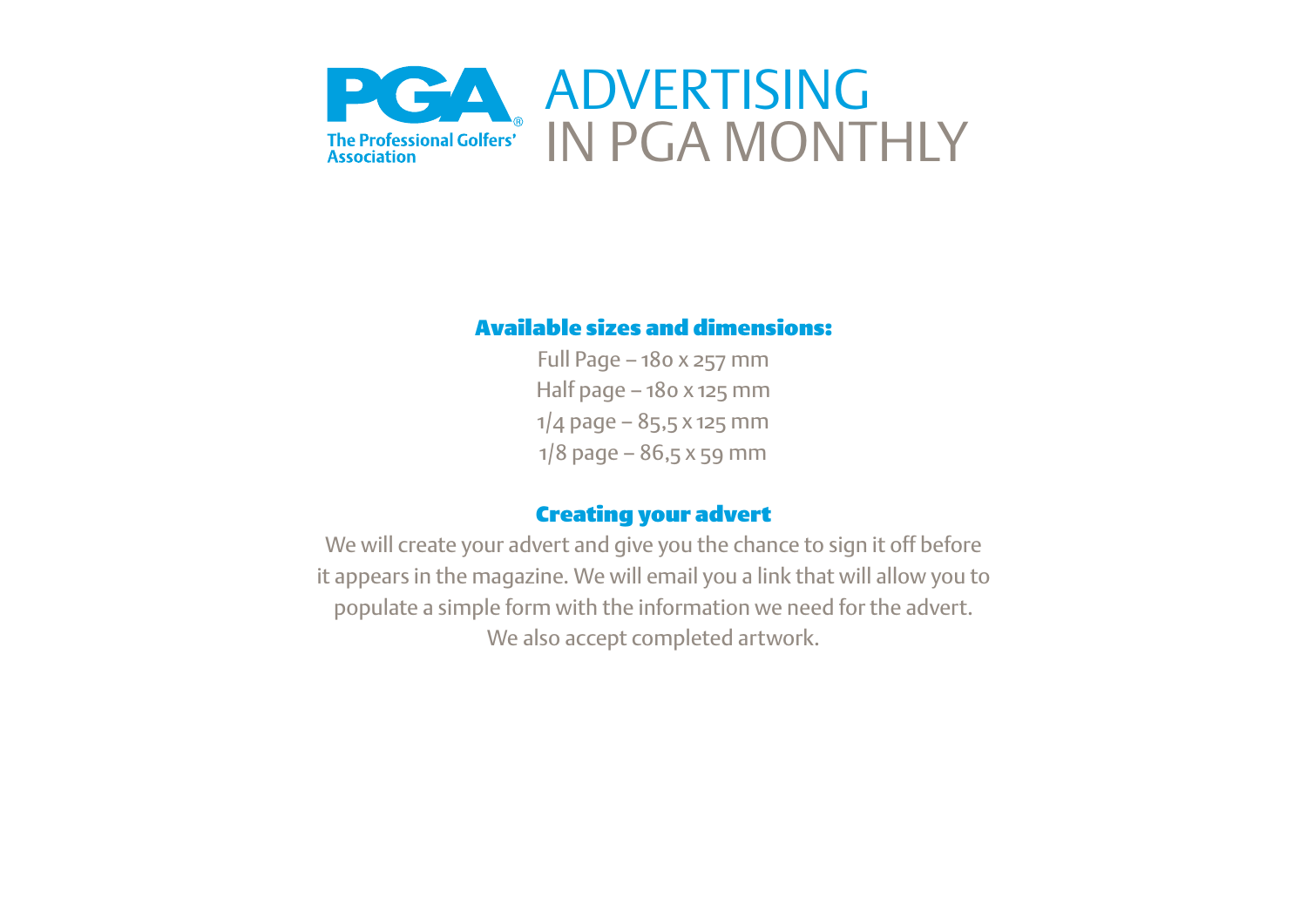### PGA MONTHLY  $\bullet$   $\bullet$ ADVERT WORD COUNTS The Professional Golfers'<br>Association

| <b>FMPI OYMENT</b>   |  |
|----------------------|--|
| <b>OPPORTUNITIES</b> |  |

Issue 1 | **PGA** Monthly **3**

#### **NAME OF CLUB/BUSINESS** PGA Registered Assistant

Overview of role: Caborenime samusdae plaut essequia qui que periorro odi nonsentio ma veribus id quaspernam quid quasperae doloreiur rem ut doluptam re, cus, ut et eaquis et enisquia velluptate ad magnihi caborio voluptatur. Ihilignam<br>quamet omni num a ipsum laut quuntes eniendemquat utatur sus ventiis acea prae volenda essusda dolor eumque veniscium dustrum conecatur re pori tent vellataerum et ipsuntores doloreres sit prae odis sam sinctori oditeni moluptibus. Berum, nume veliquam autas adis nonesectusa quia prore, nosanti oditaep tatioresto volora con re nisiminti rerianis aut am soluptatur sa vel ipsum nonesti ssitassi omnihicit, ulpa dolore maior magnienditam esto molori odiam fugitas ratur alita voloreium.

Aque cus explitis que coris ut quaeped mo totatus aci dolo coriae vel iducius simus dit fugia aut exerferorem num fugia a explam, conse consectas et rem evenis as dolorae ssimole nemporia doluptas min non re, acea sunt, inum dolorrori ommo id moditem experat ibusam imusaes equate molorit lignita tusdae.

Ehenet aspienis is ea sit que nit dolestibusam accatque cum vid quia nonsequis expe dus quia vere que placia soluptatenis alicatiae niminve ruptate vitiis andestendit fugia num accusci omnissit et parum, con re voluptas et id miligento et fuga. Neque vel is porissin es quiam dunto consequodi custibus et volo bearchil es conseni enimet que non recaes eari beroruptas diosto test illuptatur am quibus dolore cone cora dem fuga. Ut magnist eum faccus dus et eaquodita. Nam, ommolor empores dem aut earci sin resciis molorio nsecatur magnihilit aut volectur, ipsande etur, alibus sunt volor adignatem nos recae.

#### Key responsibilities:

• Xim est pro velesciis estem. Nequi apere dolorerore poria id untus dem. Itatectes ea qui quam, con conseri cum, vent. • Rehendae omnimaio consed minis inulpa arum vendi con niet lam cusam et volupta spicaborit, ut dolorion non conseque entis archil id molorep tasperferum ipicaborum re dolut et ut qui dolendae nissit maionet quaectem faccus, occus ut quodisintio. Ehenihit, cusanimodi ilisquibus dis re, quis et quiaest re venet aut lam, incipid eatemporiat. • Igent dolo qui culpa pe cus mi, eiuntur am audam quatios sitaqui accab ipsuntio. • Et incti delicius sequide prae doluptiis et ut inctempor sedit que nihil magnis iur, sam re, ea as explanda vid eatque

ditatae pedit qui abo. • Nam fugiam assequam ipsuscil magnis dolorae con nobit offic tessus modia doluptu sanduci ditius, odis nus mi, omni omnis elleni opti tem fugit vid quia dolo to ea sae magnatu risit. • Od exeria niaturem hitia verat etureici ut latem faccae. Epellant, sequaes sitaquid quis es alita de labore inventi bernatur

reicipsa core id que pellest iatque volupta cus, qui id qui que parum rerferu ntotatur sapidebis deleste. Key requirements: • Igent dolo qui culpa pe cus mi, eiuntur am audam quatios sitaqui accab ipsuntio. • Et incti delicius sequide prae doluptiis et ut inctempor sedit que nihil magnis iur, sam re, ea as explanda vid eatque rae dotuptiis et ut inctempor se<br>uota sitem eturitiur si sum quat • Miker voluptas aperovidus su<br>hictiae voluptas aperovidus su

• Nam fugiam assequam ipsuscil magnis dolorae con nobit offic tessus modia doluptu sanduci ditius, odis nus mi, omni omnis elleni opti tem fugit vid quia dolo to ea sae magnatu risit.

• Od exeria niaturem hitia verat etureici ut latem faccae. Epellant, sequaes sitaquid quis es alita de labore inventi bernatur reicipsa core id que pellest iatque volupta cus, qui id qui que parum rerferu ntotatur sapidebis deleste occupta sitem eturitiur si sum quat. • Sedit et ulpa pos doluptur, quis velles poreperumque nonet volenimi, sit aut explaut ommo te perit quod utatem quisc.

• Et idi odi reius dolor autatem nonseque senia qui nonsequia dolorum necus dolorer rorrovit adis cullati ssequi ditior. • Igent dolo qui culpa pe cus mi, eiuntur am audam quatios sitaqui accab ipsuntio.

dolore maior magnienditam esto molori odiam fugitas ratur alita voloreium.

Deadline for applications: 9th of March 2022. Interviews are held by April. How to apply: Please send application and full CV via email to general.manager@golfclub.co.uk **Deadline for applications:** gited Match 2022, http://eis.com/ bold by April.<br>How the apply Pictor end cyclication exited for C via enable spental.manager@galickub.co.uk<br>dialore maint magnitudities co.uk<br>www.galiclashverba

**www.golfclubwebsite.co.uk**

### **FULL PAGE Max word counts:**

Overview of role **250** Key responsibilities **185** Key requirements **185** Deadline for applications **5** How to apply **25**

### **HALF PAGE Max word counts:**

Overview of role **100** Key responsibilities **70** Key requirements **60** Deadline for applications **5** How to apply **25**



### **1/4 PAGE Max word counts:**

Overview of role **30** Key responsibilities **30** Key requirements **30** Deadline for applications **5** How to apply **10**

### **1/8 PAGE Max word counts:**

Overview of role **35** Key responsibilities **-** Key requirements **-** Deadline for applications **5** How to apply 1**0**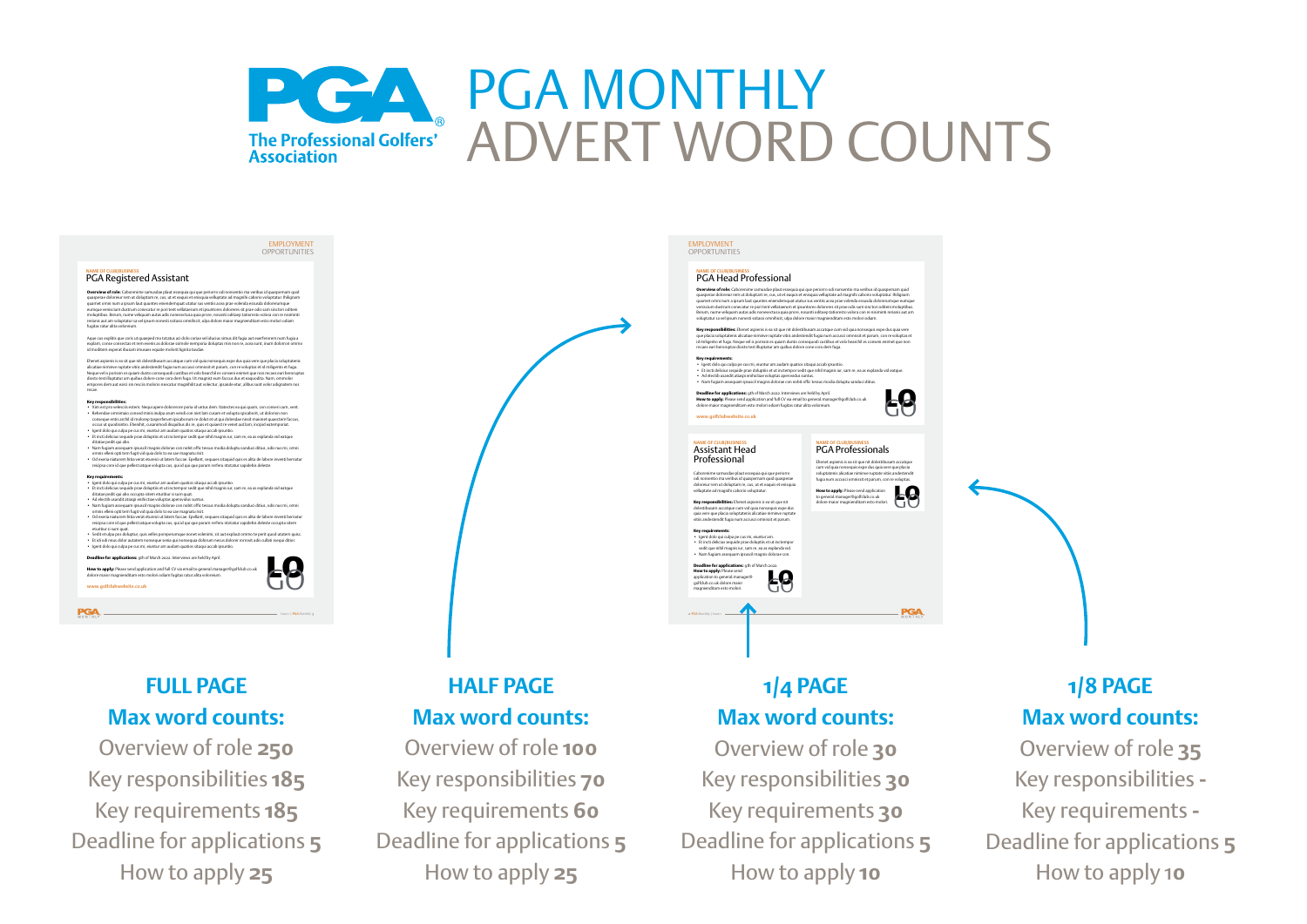

### **Our careers pages are the highest traffic area of our**

**website.** Each month, thousands of PGA Members come to our pages looking out for the very best opportunities in golf.

Our Members trust our careers counsel. They come to our site or speak to one of our team for advice on how to further their careers, how to assemble a CV and how to move in a new direction. This trust can only benefit your advertisement as you are placed right at the heart of this captive audience.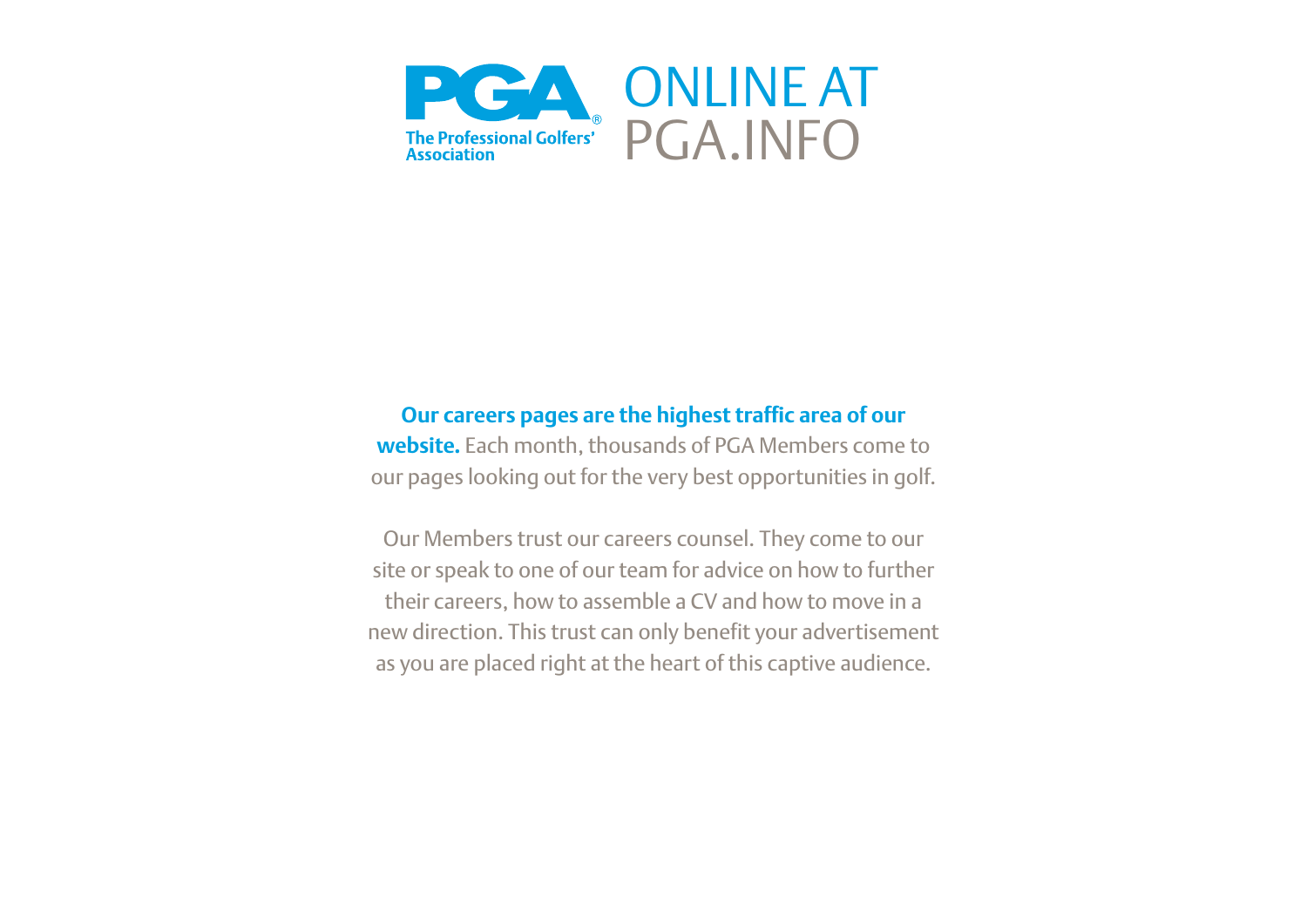

#### Effectivity and T. Effective Spot T. Detailler

1999 国际

**Service** 



Institute of Balance a PDP/PA in Thirdney Vacances

#### **Training Vacancies**



Thoring vecessions are about thirds that were currently on one of our habing pospherives, as well as tranking applicate take are trolling to start a PCM internglation take a mail of the should stake to this the engineer is a PGA Maridae and that they can blur any the regular center of trust and account to fully the requirements of its Contract Decisions **Firms:** 

If there are not suitable opportunities forest been you may won to pape a flee Jak Seeler temp in our filement Area entitl helps to makin you with pownton engagees in your area. Finance arrasi resingitiment Bayas ang usk to find out more about that

To find our more stood our Thürong Programmes and by register you interest: adaily hang.

If you are a POA Mender and record the is ensure about stering a varietity for a POA hannel please call descite Hannoc on #44 (0) 1873 479 355 or your constructions and in

#### Latest Training Vacancies

| Postention .                                     | <b>Pigen</b>      | <b>Cleves</b> have                |
|--------------------------------------------------|-------------------|-----------------------------------|
| POA Transa (PDT)                                 | Surface           | <b>BANKWEET</b><br>and a fact the |
| Autoldek Pinterstorial<br>Way, The Court Antique | <b>Bad</b>        | simula:                           |
| The global of Asylated This tree                 | <b>Bactlerd</b>   | 01/000001                         |
| Chairman or Pregisterist Associant               | Visual transition | existent -                        |
| TraineePully qualified assistant                 | <b>Bourn</b>      | announce."                        |
| MSA registered / Cluebhed professional           | Nom               | aspit brizis                      |
| PGA Protessoria, qualified or really qualified   | <b>Factor</b>     | minima -                          |
|                                                  |                   | <b>WINDOW</b>                     |





**STATE** 

 $0 \leq \theta \leq \theta \leq \ln \theta$ 

ARSUTTHERSA - 7 PGA MUNICIPI - | RECOMEA PEA PRO - | BECOMEA PARTIER - | LASSER NEWS

Also I Replied & Municipal Stat Cold

#### Mundesley Golf Club

#### Job Details

Place of each, Municipal Dat Clair, Posttern PDA Head Professional, Region; Each, Date edited: 25/12/2021, Classing Date: 19/11/2022



MINDESLEY GOLF CLUB - PSA NEAD PROFESSIONAL

An exciting and challenging opportunity adult for an antellous and highly inclinered PISA Professorial to join a fear growing and Australia get stub which is attuited on the Forth Nortole (class)

The successful applicant will be energetic, least to couch gother of all ages and aidles, sided it wrong and relating business and possess sepalent attenuous and provinces with. The existiened stop invictor the main renation triceton and, thirdness, adaptitation offer a thereby westcome, maintings sease and mainteamings applickation.

There is a specious string never abuned adjacent to the club where there is capacity. In teach in all weather and hold group counting.

If you are interested to team more about this attractive responsible, seed an areal inthe Challenge Andrew Keybes - Awdessandrew Blushop architecture art up to date CV legalize with a bind summary of how soy would add value and make a difference.

#### Our Partners

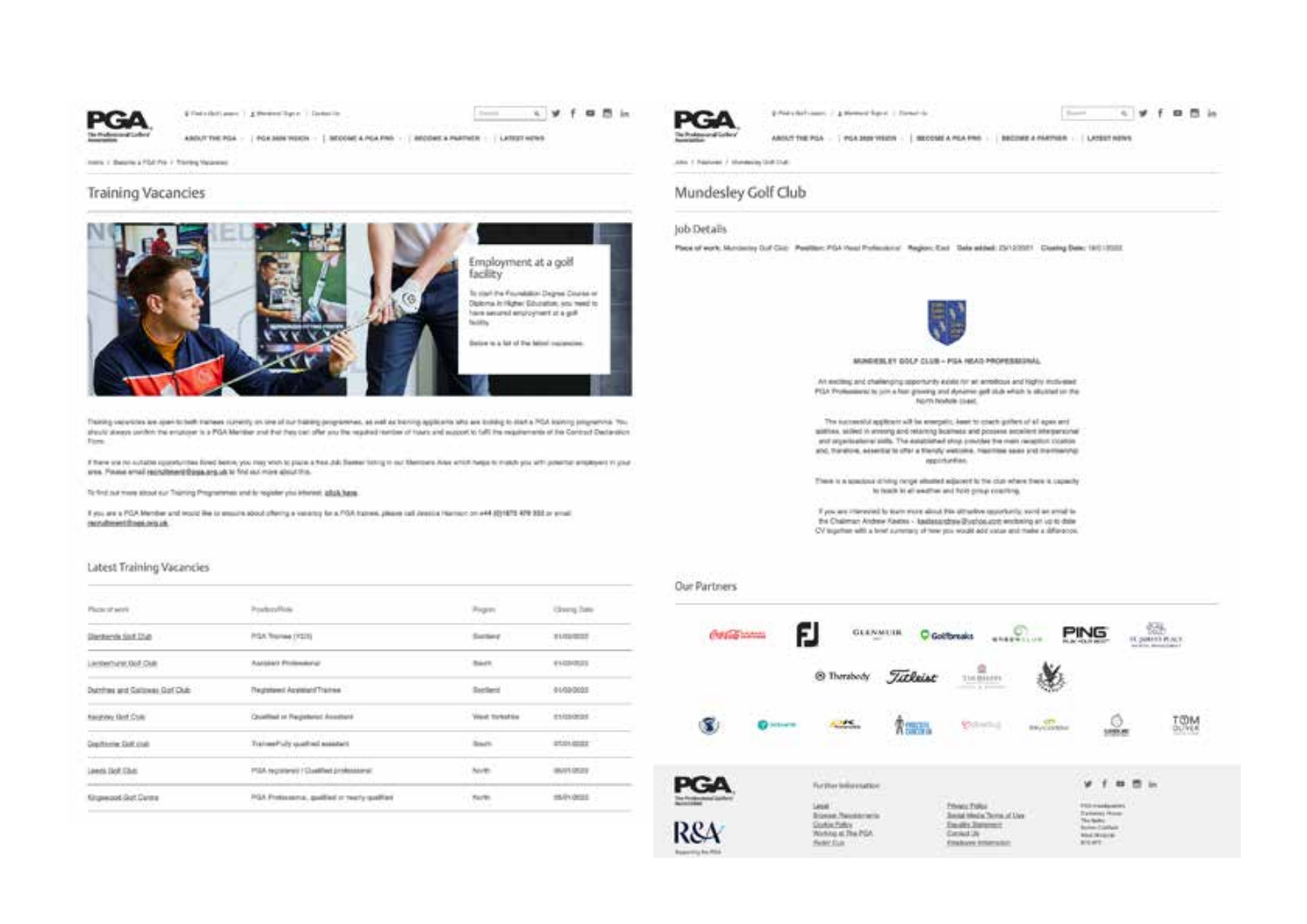

We will of course work hard to ensure the visibility of your job ad. We promote our jobs pages through our various social media channnels.

Each week our Careers section is promoted via PGA Connect – a newsletter that drops straight into the inbox of our **8,000** members.



PODCAST / 60 MINUTES

Bringing golf to life with Iain Carter

Tain Carter talks about his career in golf as a BBC golf correspondent. which as seen him live events, including majors and Ryder Cups, around the world.

**LISTEN NOW >>** 

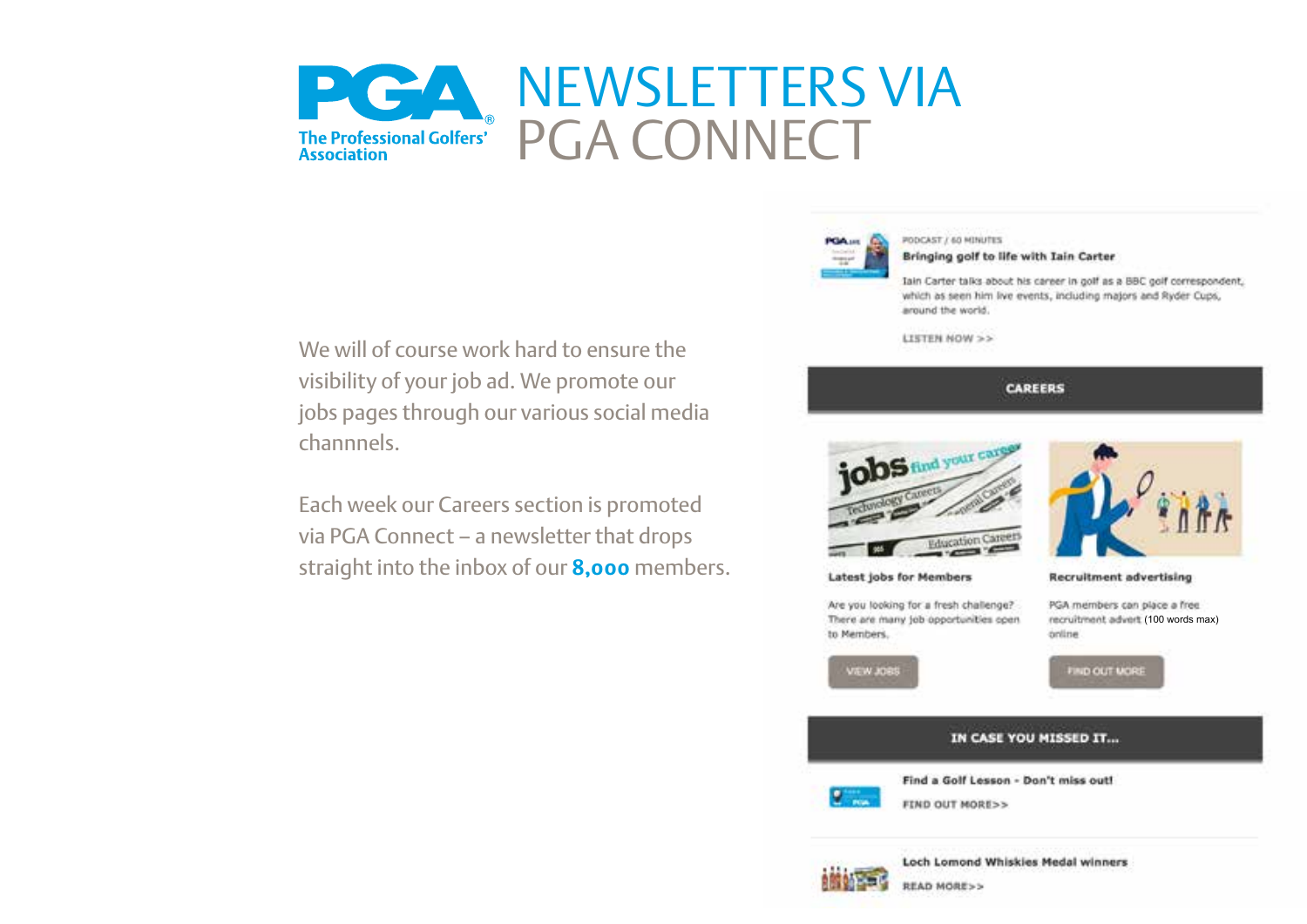

"Having taken advice from the PGA BRO team I believe we delivered a very professional approach in our selection process for the position of PGA Head Professional."

Keith Dingley, Stand GC

"Thank you for the help and support you have given to us on the recruitment of a new PGA Professional. Our only regret was not contacting you at the beginning of the process."

Sandra Thomas, Manager, Maesdu GC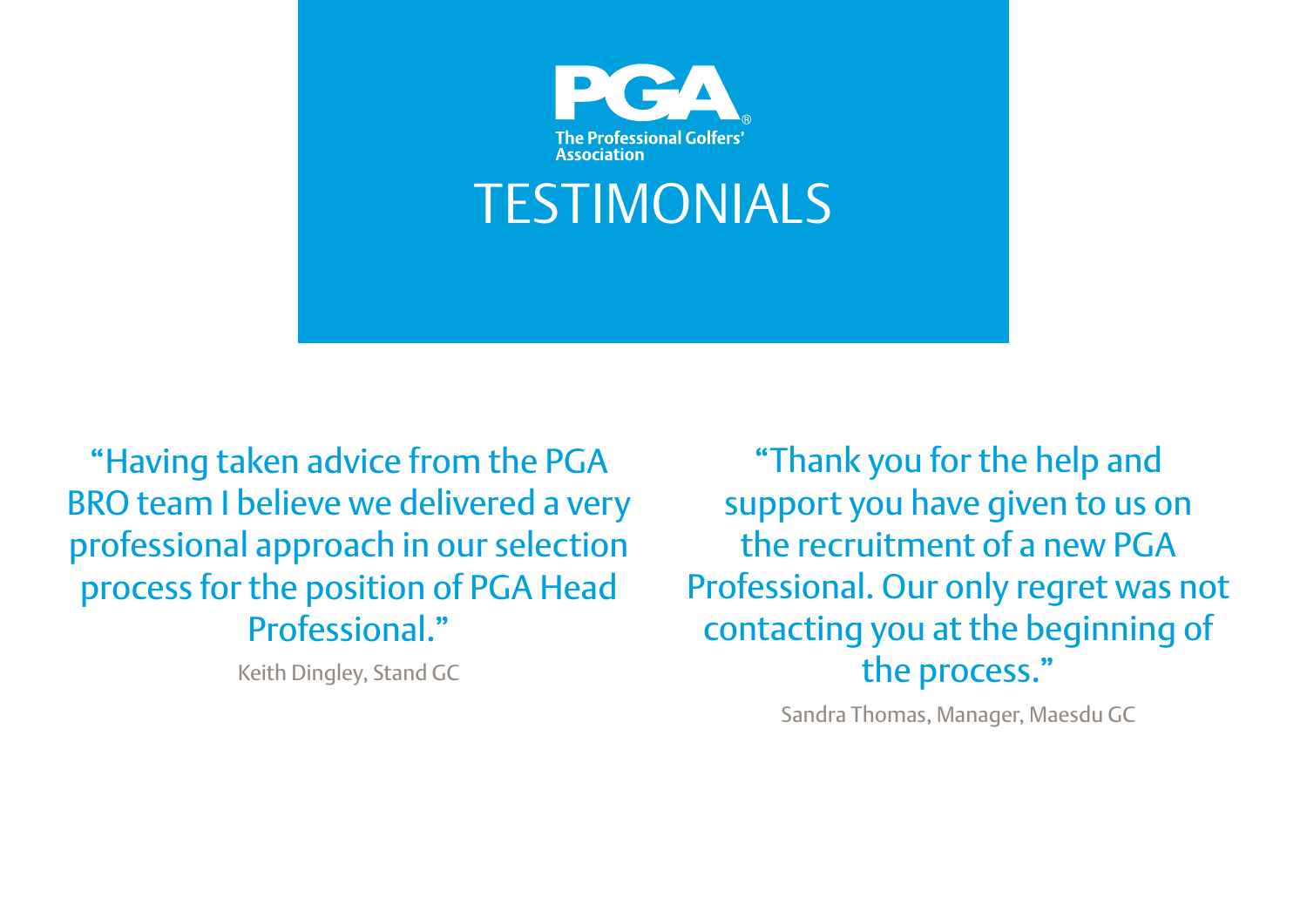

### April Issue

Words, pictures and logos supplied by: March 18 Final approval by: March 22 Magazine with Members by: April 8

### May Issue

Words, pictures and logos supplied by: April 22 Final approval by: April 26 Magazine with Members by: May 13

### June Issue

Words, pictures and logos supplied by: May 20 Final approval by: May 24 Magazine with Members by: June 10

### **July Issue**

Words, pictures and logos supplied by: June 17 Final approval by: June 21 Magazine with Members by: July 8

### August Issue

Words, pictures and logos supplied by: July 22 Final approval by: July 26 Magazine with Members by: August 12

### September Issue

Words, pictures and logos supplied by: August 19 Final approval by: August 23 Magazine with Members by: September 9

### October Issue

Words, pictures and logos supplied by: September 23 Final approval by: September 27 Magazine with Members by: October 14

### November Issue

Words, pictures and logos supplied by: October 21 Final approval by: October 25 Magazine with Members by: November 11

#### December Issue

Words, pictures and logos supplied by: November 18 Final approval by: November 22 Magazine with Members by: December 9

To place a recruitment advertisement please call Jessica Harrison on 01675 470 333 or email recruitment@pga.org.uk

Complete artwork to be supplied to recruitment@pga.org.uk as a full-colour CMYK high-resolution PDF. Please include both trim and bleed marks.

PGA Monthly will land on doorsteps on the second Friday of each month.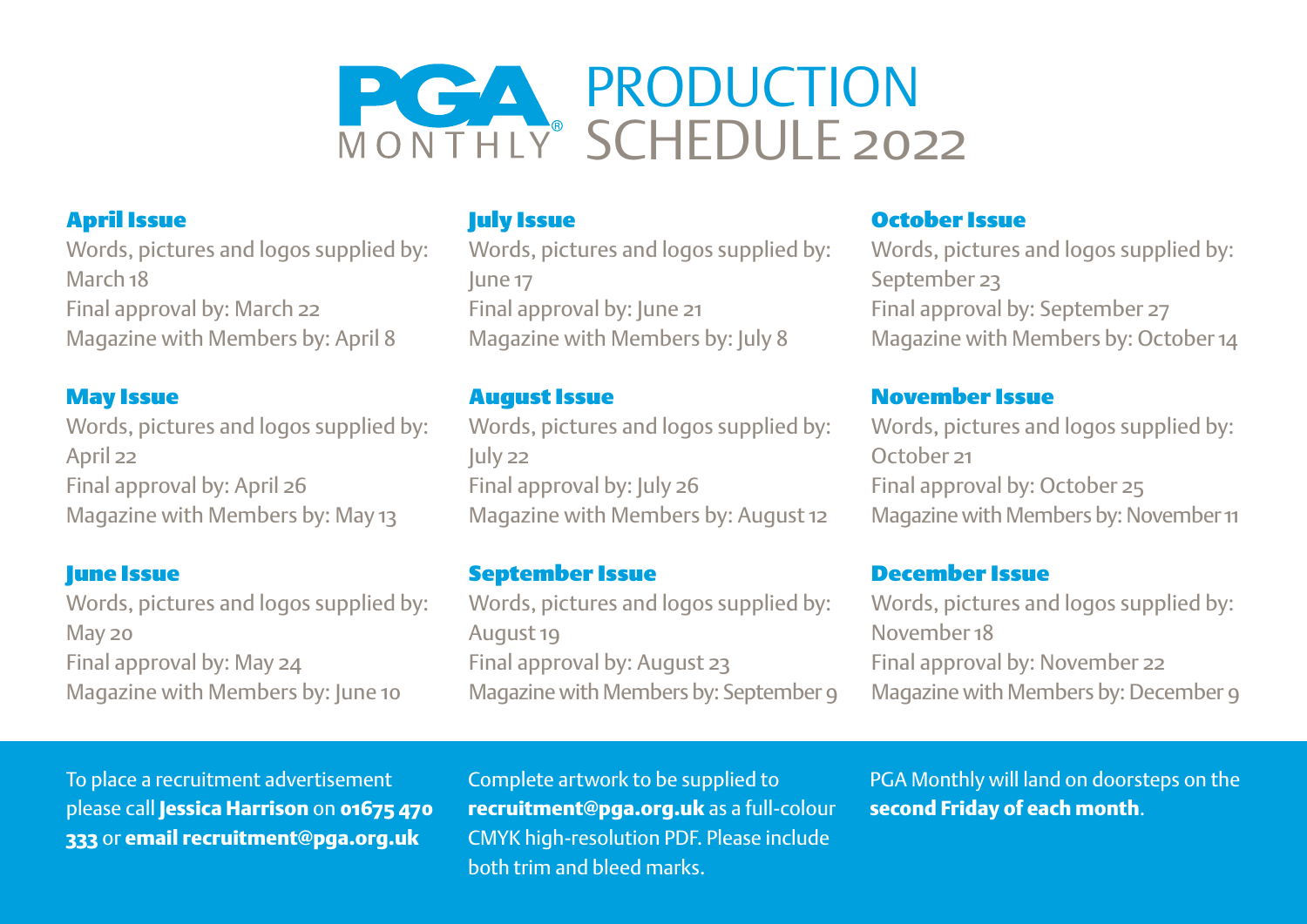

### PGA & BMG Members

### Non-Members & Agency

| <b>Options</b>                         | Rate (ex-VAT) | <b>Options</b>                | <b>Rate (ex-VAT)</b> |
|----------------------------------------|---------------|-------------------------------|----------------------|
| Online listing + Full page             | $E$ 725       | Online listing + Full page    | £795                 |
| Online listing + Half page             | £435          | Online listing + Half page    | £475                 |
| Online listing + Quarter page          | E275          | Online listing + Quarter page | £300                 |
| Online listing + Eighth page           | E145          | Online listing + Eighth page  | £165                 |
| Online listing only (PGA Members only) | <b>FOC</b>    | Online listing                | £125                 |

For bulk advertising packages, please contact recruitment@pga.org.uk.

All print artwork must be supplied as a CMYK, press-optimised PDF. Please ensure you include the relevant high-res images and logos, at 300dpi resolution, at the same size or larger than the final output size. Please note that online adverts are live for a 28-day period.

\* PGA Members only